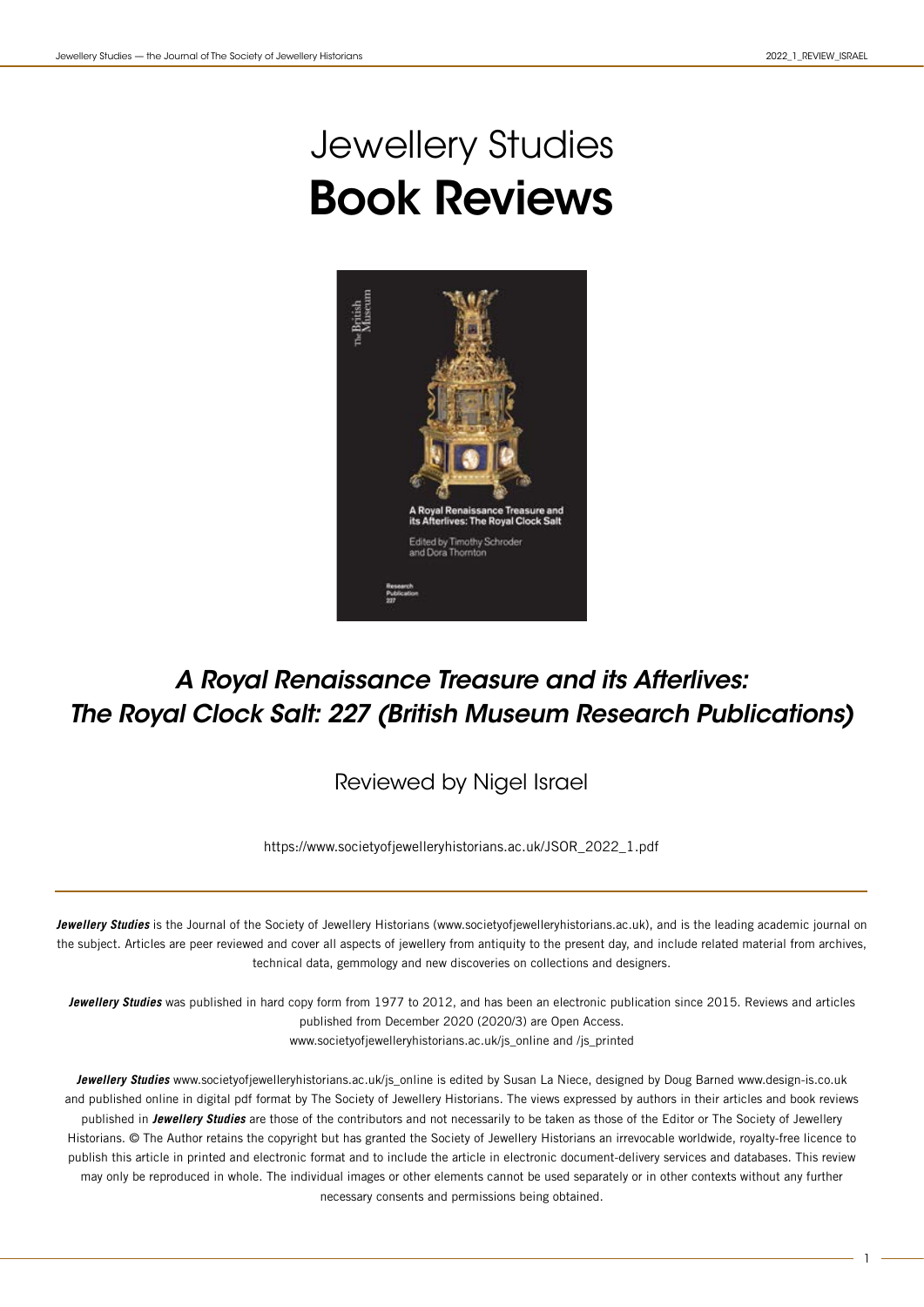## *A Royal Renaissance Treasure and its Afterlives: The Royal Clock Salt*

Edited by Timothy Schroder and Dora Thornton. British Museum Research Publication 227, (2021) ISBN: 9780861592272, ISSN: 1747 3640, 142 pp, paperback, £40.

The Royal Clock Salt is one of the great treasures of the Worshipful Company of Goldsmiths (an ancient City of London Livery Company that is still hugely active in the silver and jewellery world). It has been first almost certainly identified in the great inventory of 1547 of Henry VIII's possessions, taken after his death. It is also one of only four objects currently identified as surviving from Henry's Jewel House.

It is a remarkable display object, made of silver gilt and incorporating decorative elements of enamel, shell, agate pearls and garnets, in addition to the clock mechanism contained within a rock crystal cylinder. The rock crystal may have been reused from an earlier object. Standing on six agate and silver gilt claw and ball feet, the lower part of the object is hexagonal and set with shell cameo busts carved in deep relief. The busts are mounted on blue enamel plaques embellished with gilding, as are the cabochon garnets on the hexagonal top of the object. Jewel-like though it is now, it would have been even more so when it was made: the enamels have mostly deteriorated, and their refined, gilded surface is much faded.

Unlike much of the Company's collection it was acquired relatively recently, in 1967, after it had been sold at auction to dealers and an export ban placed on it to stop its sale abroad. The British Museum was having difficulty in raising the required £28,000, and, with the Museum's agreement, the Company's Court made the bold decision that the Company should purchase it. It was lent by the Company to the British Museum for display in the new Waddesdon Bequest gallery from 2018 up until 2020, generating much new research, including a one day conference in Goldsmiths' hall in November 2018. This volume gathers together the edited presentations of this collaborative research project between the British Museum, the Goldsmiths' Company and The Rothschild Foundation.

The introduction: 'A Royal Treasure and its Role in the Renaissance Court; the Royal Clock Salt', sets the scene of what follows. Different forms of clock salts are listed in contemporary inventories across Europe, but even in its incomplete and damaged state the Royal Clock Salt is the only identified Renaissance survivor. It is not clear what its function exactly was, or, indeed, if it ever actually had a receptacle for salt. Salt, with its corrosive properties, does not seem an ideal companion for a mechanical device. Possibly it was described as a salt due to its general form, or perhaps to its important place on the table. There follow ten superb full page plates of the Royal Clock Salt. In a limage reproduced courtesy of the Goldsmiths' Company

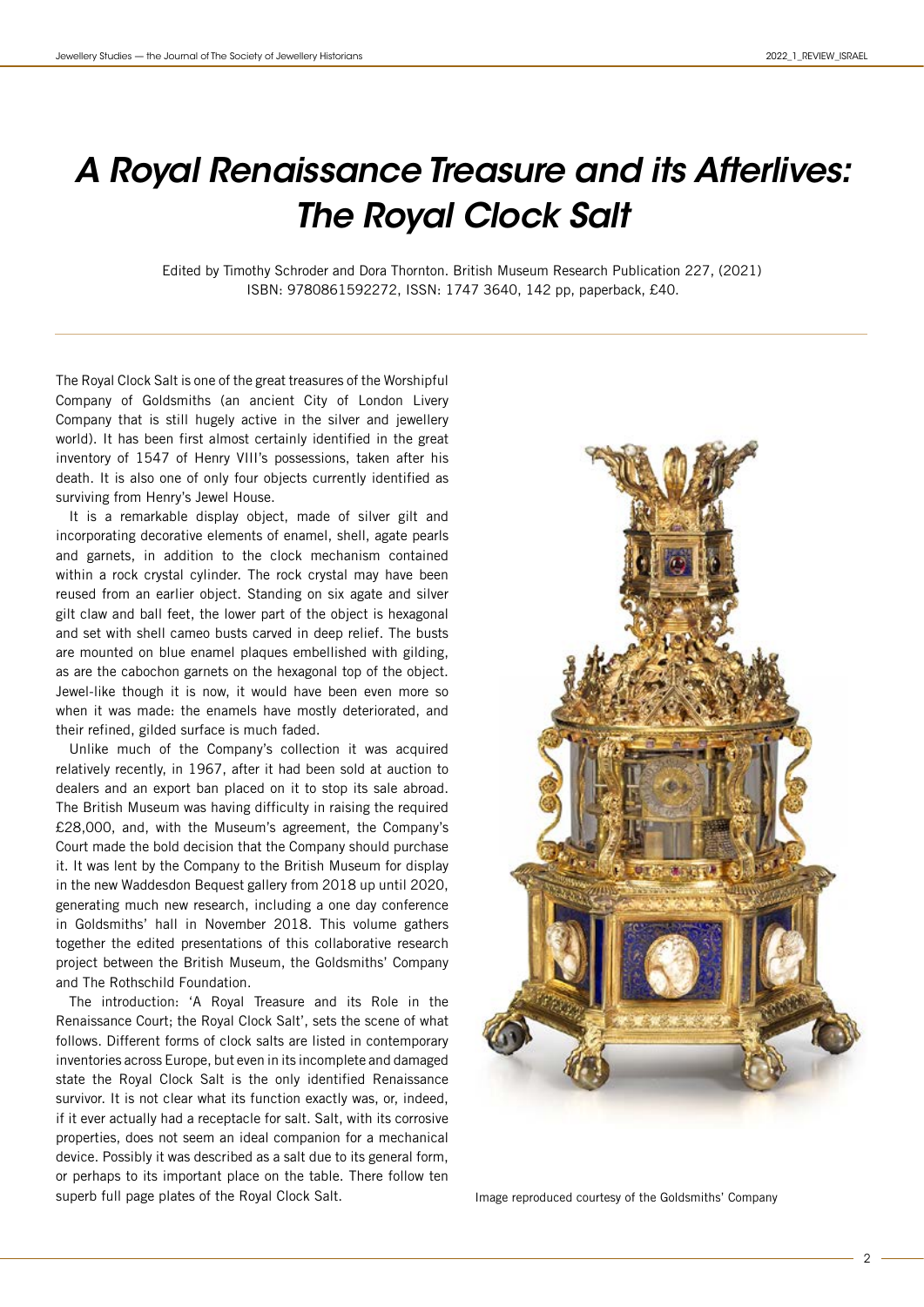

Image reproduced courtesy of the Goldsmiths' Company

It must be said that of the eight chapters that follow, only three relate specifically to the salt itself: 'The Clock Salt and its History after the Reign of Charles I' by Rosemary Ransome Wallis, the technical study by a team at the British Museum (see below for more on these two chapters), and chapter 3 'Pierre Mangot and Goldsmiths at the Court of Francis I of France' by Michèle Bimbenet-Privat, which discusses the life of the maker and compares the Royal Clock Salt with other works attributed to him.

It is not known how the Royal Clock Salt arrived in England. Although there is speculation that it may have been a gift to Henry VIII from Francis I, there is so far no proof of that. Timothy Schroder in his chapter 'Diplomatic Gifts between Francis I of France and Henry VIII of England' describes the extraordinary exchange of gifts between the two Kings and also between their courtiers. This seems to have been in the nature of a trade as each tried to outdo the other. The value of the objects exchanged was truly eye-watering. In Paulus Rainer's 'For the Honour of the King: Some Thoughts on the Function of Objets d'Art at the French Court of Francis I', it is shown how Francis took a personal interest in the creation and purchase of magnificent objects which he saw as enhancing his status and thus also the status of his court.

In 'The Sibyls Casket in the British Museum as an Early Work Attributed to Pierre Mangot and its Relationship to the Royal Clock Salt', Dora Thornton dissects the casket, showing the many similarities in style and techniques with the Salt. A particularly interesting image is of the casket completely dismantled into its component parts for conservation. It is disappointing that the undefinable term 'semi-precious stones' is still being used.

'Hans Holbein the Younger as Designer for Goldsmiths in Tudor England', by Olga Horbatch seeks to further expand on the context in which decorative arts were produced. Approximately 200 of Holbein's drawings depict a wide range of objects and ornamental details, including prestigious metalwork, arms and armour, clocks, jewellery accessories and furniture. Although no surviving metalwork can be firmly connected to the drawings (two have been suggested) there are several drawings that do relate to pieces in royal inventories and gift registers. There is not enough evidence, however, to know to what extent the drawings represent finished designs, or working designs that would have been modified by the craftsmen.

In 1850 William Stopford, who married into the Sackville family, later taking the name, lent the Royal Clock Salt to an exhibition held by the Fine Arts Society, and in 1862 to the Special Loan Exhibition at the South Kensington Museum. The latter displayed approximately 9,000 objects from over 500 collections and between June and November had nearly 900,000 visitors. The Rothschilds were major lenders to both exhibitions and perhaps this was the inspiration to include in this publication a chapter by Julia Siemon 'Rothschild Family Collecting and the Taste for Continental Silver in 19th-Century England'. The Rothschilds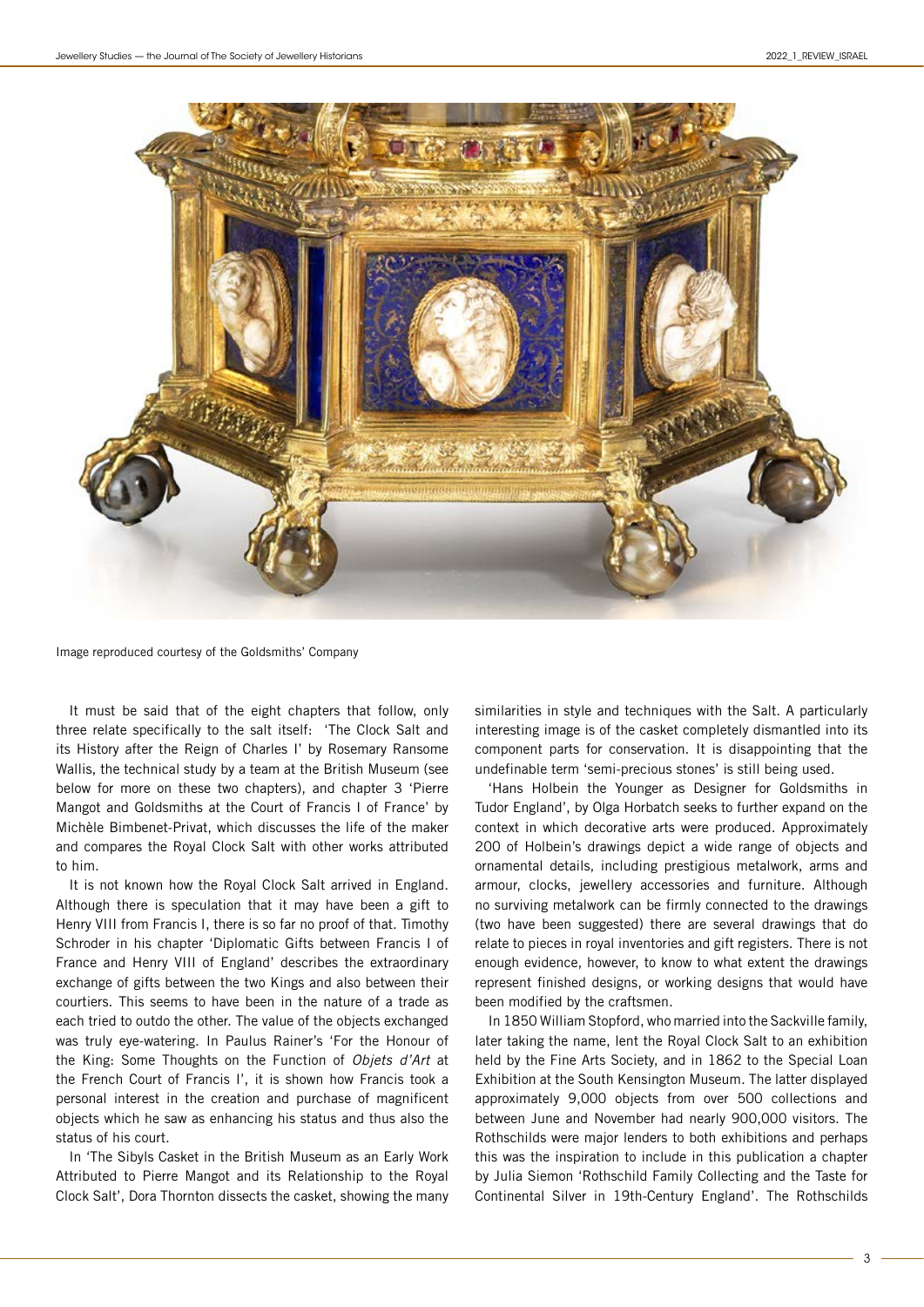were certainly huge collectors of Renaissance objects, and one feels sure that they would have loved to acquire the Royal Clock Salt. It is certainly arguable that the scale of their collections and exhibition loans had a significant effect on public taste in regard to such items.

Rosemary Ransome Wallis has provided a concise history of the Royal Clock Salt from 1649 when the Commonwealth sold it, up to the present. The sale was recorded as being to a Mr Smith, possibly a nom de plume for the 2nd Earl of Peterborough. The earl was an ancestor of the Sackville family who certainly owned the Royal Clock Salt in the nineteenth and twentieth centuries until selling it at Christies in 1967 for 7,000 guineas (all auctions were then conducted in guineas). The sale generated much interest and research into the significance of the object, establishing its royal connections, hence the £28,000 that the purchasing dealers then asked for. Upon its acquisition by the Goldsmiths Company it was in a somewhat parlous state and, under the auspices of John Hayward, underwent considerable restoration: perhaps rather more than would now be the case when the emphasis is more on conservation than restoration.

The final chapter relates the scientific investigations that the

British Museum team were able to undertake in the very short time, about one week, the Royal Clock Salt was available to them before it went on display. The British Museum commissioned a new X-ray imaging laboratory in 2017. This laboratory is unique in that it can accommodate very large objects (e.g. statues up to 2m tall). Additionally the lab has X-ray computed tomography (CT) capability, which is used to generate 3-dimensional X-ray images. These techniques can be employed on objects such as the Royal Clock Salt to investigate production technology, to identify later restoration comprising different materials, to check for internal damage and many other purposes. X-radiography revealed details not otherwise observable about its construction and restorations. X-ray fluorescence supplied much information on the enamelling, including that some apparent enamel is in fact paint restoration. Digital microscopy confirmed that the cameos are indeed shell rather than hardstone. Much data was obtained from these investigations that can be analysed in the future.

The Clock movement was examined horologically. It has repeating work so cannot date to before the 1670s, but much about it suggests late eighteenth or early nineteenth century. Interestingly no compelling evidence was found that the Royal



Image reproduced courtesy of the Goldsmiths' Company